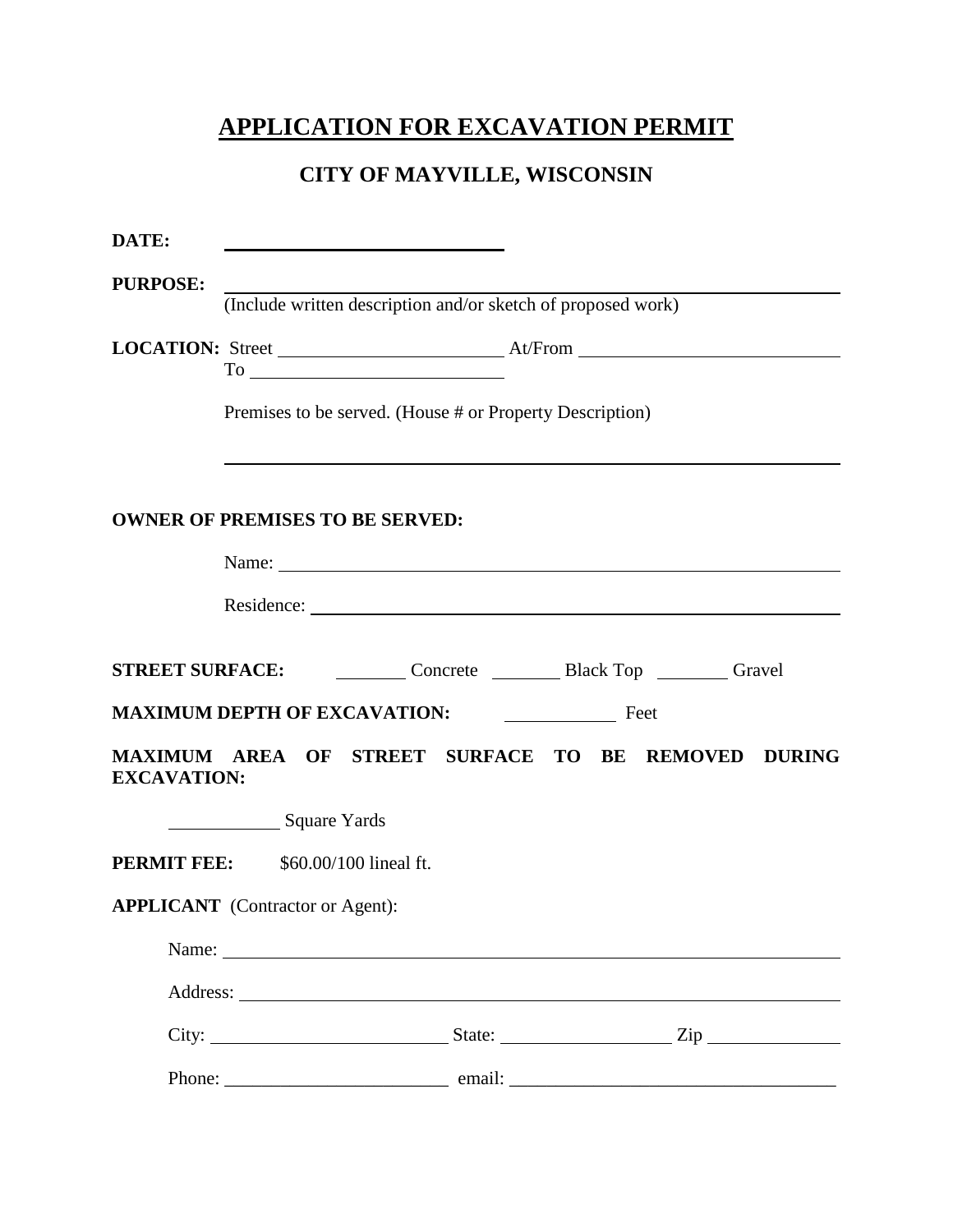The undersigned covenant and agree that, if permission to excavate shall be granted to the undersigned as requested hereby, then in consideration thereof, we will obey the following:

- 1. **REQUIREMENTS FOR THE PROTECTION OF THE PUBLIC.** Every permittee shall enclose each opening which he may make in the streets or public ways of the City with barricades and barricade lights in accordance with the following:
	- a. All barricades, signs, flags, lights and other warning devices erected under Chapter 8.03 shall comply with all laws of the State.
	- b. All barricades and barricade placement shall be subject to the commencement of excavation.
	- c. All barricades used at night shall be effectively lighted with a minimum of one light or flasher for each 8 feet of length of the barricade.
	- d. A construction approach warning sign, lighted with at least one light or flasher, shall be placed adjacent to the roadway approximately 100 feet in all directions in advance of barricade installations.
	- e. Each barricade shall have the contractor's name, address and telephone number marked prominently thereon. The telephone numbers shall be such that the contractor or his authorized representative can be reached 24 hours a day.
	- f. All excavations, removals and barricade placements under Chapter 8.03 must allow for the passage of at least one-lane traffic. A lane is to be an area of travel at least 12 feet wide.
	- g. Any deviation from this section shall require the written permission of the Director of Public Works, the Fire Department and the Police Department.
- 2. **NOTIFICATION OF WORK COMMENCEMENT.** An applicant who has been authorized to excavate or dig, in accordance with the terms of Chapter 8.03, shall notify the Director of Public Works at least 24 hours before the commencement of work of the date on which he will begin excavation and the period of time he will require to complete work in the street, which Director shall, in turn, notify the Street Department, the Fire Department, the Plumbing Inspector and the Police Department. No excavation authorized under this section may be initiated until such notification has been made.
- 3. **EXCAVATION, REFILLING AND REPAVING REQUIREMENTS.** The permittee shall restore the street to as close to its original condition as possible, in accordance with specifications established by the Public Works Committee, and shall be responsible for any costs incurred by the City. The Public Works Committee may elect to have the City make the pavement repair for any street opening, in which case the cost of making such repair and maintaining it for one year shall be charged to the person making the street opening. The permittee shall notify the Director of Public Works when repaving has been completed. In the